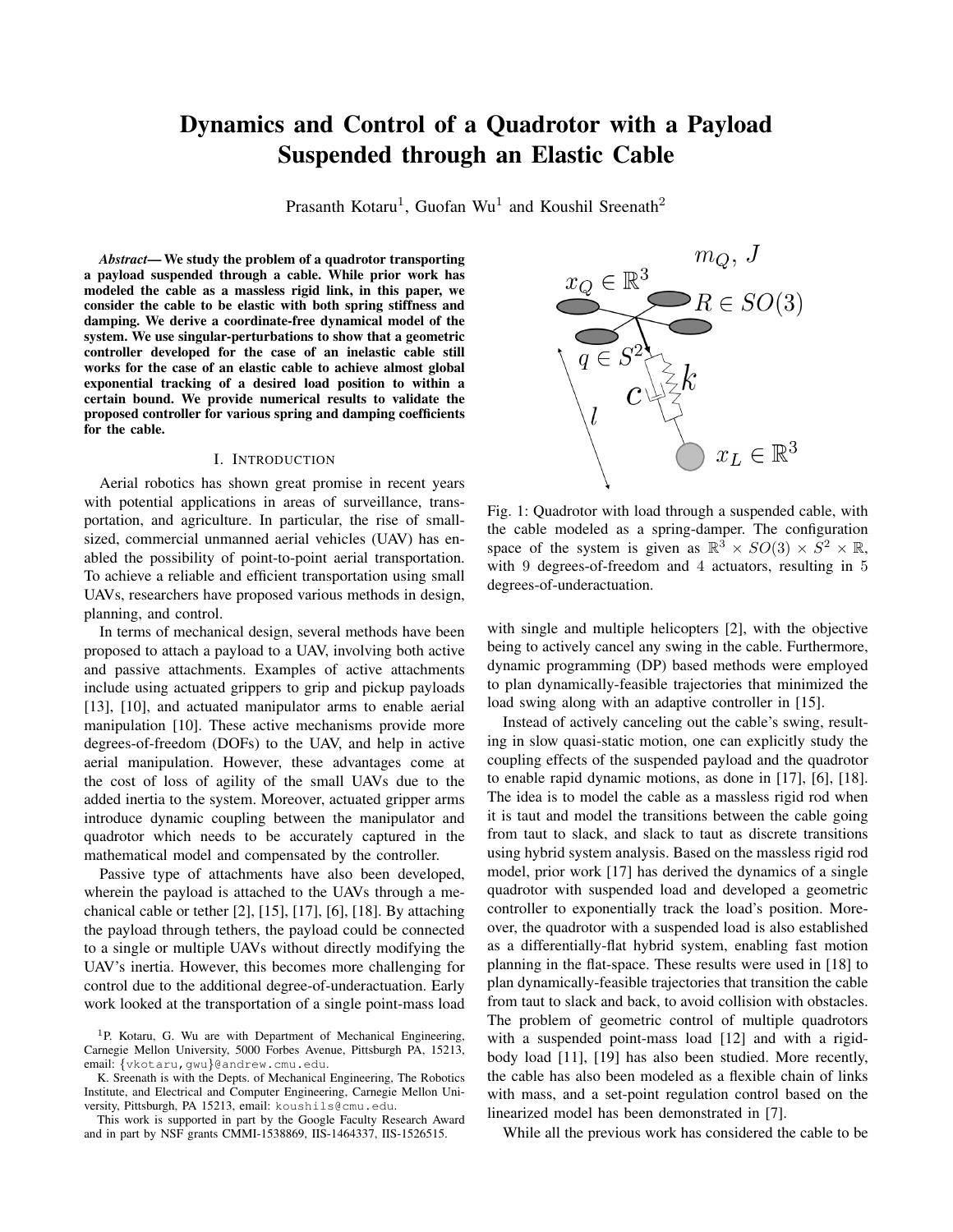inelastic, we are motivated by extensive studies in robotics and space applications with cable tethers where elasticity in the tether cannot be ignored in practice, see [8], [1], [4]. This makes the massless rigid rod model not accurate enough to estimate the cable's behavior and requires the introduction of compliance and damping. In particular, the taut cable tether was modeled as linear elasticity in [8], and in [1] for surgical robot applications . In general, for most applications, a unilateral linear spring model will more accurately represent the cable dynamics.

Here, we study the problem of a quadrotor transporting a point mass payload suspended through an elastic cable. The goal is to investigate the effect of an elastic cable and compare the corresponding dynamics and control performance with prior work. The contributions of this paper with respect to prior work are,

- We consider the quadrotor with a cable-suspended payload and model the cable as a linear spring with damper. We derive the dynamics in a coordinate-free manner using Hamilton's principle of least action.
- We show that the same geometric controller developed in [16], wherein the cable was assumed to be inelastic, still works when the cable is elastic. We provide a formal stability analysis using singular perturbations.
- We present numerical results of tracking the load position for various cable stiffness properties to numerically validate the performance of our proposed controller.

The rest of the paper is structured as follows. Section II derives and presents the corresponding dynamics with comments; Section III proposes a geometric control method, where a stability analysis using singular perturbations is provided. Section IV shows the simulation results, of a quadrotor carrying a load with elastic tether, with tracking errors. Section V summarizes the works and draws the final conclusion.

## II. DYNAMICAL MODEL OF QUADROTOR WITH SPRING-DAMPER SUSPENDED LOAD

We develop a coordinate-free dynamic model for a quadrotor with a cable-suspended load, wherein the cable is modeled as a spring-damper. The dynamic model is defined using a geometric representation, with the quadrotor attitude represented by a rotation matrix  $SO(3) := \{ R \in \mathbb{R}^{3 \times 3} | R^T R =$  $I, det(R) = +1$  and the load attitude represented by a twosphere  $S^2 := \{q \in \mathbb{R}^3 | q,q=1 \}.$ 

The configuration space for the given system is,  $Q =$  $SE(3) \times S^2 \times \mathbb{R}^1$ , with 9 degrees of freedom being the quadrotor orientation,  $R \in SO(3)$ , quadrotor position,  $x<sub>O</sub> \in$  $\mathbb{R}^3$ , and load attitude,  $q \in S^2$ , and length of the spring  $l \in \mathbb{R}$ . The thrust magnitude  $f \in \mathbb{R}$ , and the moment vector  $M \in \mathbb{R}^3$ , form the 4 inputs to the system. Figure 1 illustrates the system under consideration.

*Remark* 1*. Although the quadrotor with a (inelastic) cablesuspended load is shown to be a differentially-flat system in [17], the quadrotor with elastic-cable-suspended load is not differentially-flat. This is due to the additional degree of under-actuation caused by the presence of the spring.*

| $m_Q\in\mathbb{R}$                                          | Mass of the quadrotor                                                                             |
|-------------------------------------------------------------|---------------------------------------------------------------------------------------------------|
| $J \in \mathbb{R}^{3 \times 3}$                             | Inertia matrix of the quadrotor with respect<br>to the body-fixed frame                           |
| $R \in SO(3)$                                               | Rotation matrix of the quadrotor from body-<br>fixed frame to the inertial frame                  |
| $\Omega \in \mathbb{R}^3$                                   | Body-frame angular velocity                                                                       |
| $x_Q,v_Q\in\mathbb{R}^3$                                    | Position and velocity vectors of quadrotor's<br>center of mass in the inertial frame              |
| $q \in S^2$                                                 | Load attitude <i>i.e.</i> , unit vector from quadro-<br>tor's center of mass to the load position |
| $\omega \in \mathbb{R}^3$                                   | Angular velocity of the suspended load                                                            |
| $m_L \in \mathbb{R}$                                        | Mass of the suspended Load                                                                        |
| $x_L, v_L \in \mathbb{R}^3$                                 | Position and velocity vectors of load posi-<br>tion in the inertial frame                         |
| $L \in \mathbb{R}$                                          | Free length of the spring                                                                         |
| $l\in\mathbb{R}$                                            | Total length of the spring                                                                        |
| $f \in \mathbb{R}$                                          | Magnitude of the thrust of the quadrotor                                                          |
| $M \in \mathbb{R}^3$                                        | Moment vector of the quadrotor in the body-<br>fixed frame                                        |
| $k\in\mathbb{R}$                                            | Spring constant of the suspended spring                                                           |
| $c \in \mathbb{R}$                                          | Damping coefficient in the suspended spring                                                       |
| $\mathbf{e}_1, \mathbf{e}_2, \mathbf{e}_3 \in \mathbb{R}^3$ | Unit vectors along the x,y,z directions of the<br>inertial frame                                  |

TABLE I: Various symbols used in this paper

The dynamic model of the system is derived using Lagrangian method, where the Lagrangian of the system  $\mathcal{L}$  :  $TQ \rightarrow \mathbb{R}$ , is defined as,

$$
\mathcal{L} = \mathcal{T} - \mathcal{U},\tag{1}
$$

where  $T$  is the kinetic energy of the system and  $U$  is the potential energy of the system. Kinetic energy  $\mathcal{T}: TQ \to \mathbb{R}$ is given as,

$$
\mathcal{T} = \underbrace{\frac{1}{2} m_Q \langle v_Q, v_Q \rangle + \frac{1}{2} \langle \Omega, J\Omega \rangle}_{Quadrotor \, KE} + \underbrace{\frac{1}{2} m_L \langle v_L, v_L \rangle}_{Load \, KE}, \quad (2)
$$

where  $m_Q$  is mass of the quadrotor,  $m_L$  mass of the load, J moment of inertia of the quadrotor, and  $v_Q \& v_L$  are the velocities of the quadrotor's center of mass and load, with  $\Omega$  being the body frame angular velocity of the quadrotor. Potential energy  $U: TQ \to \mathbb{R}$  is given as,

$$
\mathcal{U} = \underbrace{m_Q g \mathbf{e}_3.x_Q}_{Quadrotor \, PE} + \underbrace{m_L g \mathbf{e}_3.x_L}_{Load \, PE} + \underbrace{\frac{1}{2} k(L-l)^2}_{Cable \, PE}, \tag{3}
$$

where  $x_Q$  and  $x_L$  are the positions of quadrotor's center of mass and load in the inertial frame.  $k$  is the stiffness of the cable, with  $L$  and  $l$  being the rest length and the total length of the cable. Table I explains various symbols used in this paper.

Note that the load position is related to the quadrotor center of mass, through the cable orientation as,

$$
x_L = x_Q + lq,\t\t(4)
$$

and, the velocities and accelerations are related as,

$$
v_L = v_Q + \dot{l}q + l\dot{q},\tag{5}
$$

$$
\dot{v}_L = \dot{v}_Q + \ddot{l}q + l\ddot{q} + 2\dot{l}\dot{q}.\tag{6}
$$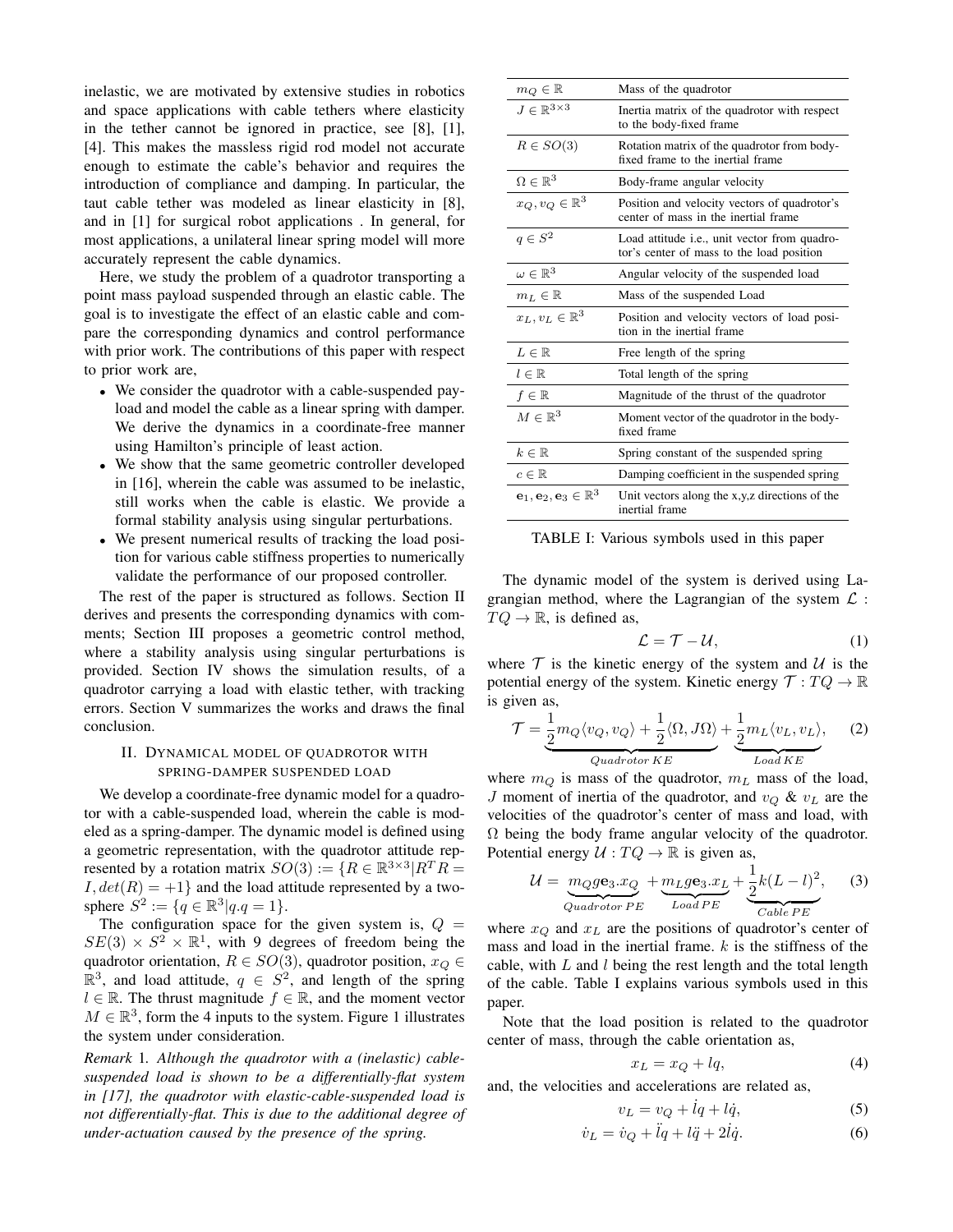The term  $2l\dot{q}$  is the Coriolis effect, as there is motion both along the length of the suspended spring and also perpendicular to it, i.e, the attitude of the spring.

Equations of motion are derived using, Lagranged'Alembert's principle of least action, which states that the variation of the action integral is equal to the negative virtual work done by the external forces and non-conservative forces. The same is represented in (7).

$$
\delta \int_{t_0}^{t_1} \mathcal{L} dt + \int_{t_0}^{t_1} \left( \langle W_1, \hat{M} \rangle + W_2 \cdot (-clq) + W_3 \cdot f R \mathbf{e}_3 \right) dt = 0
$$
\n(7)

where,

$$
W_1 = R^T \delta R, \quad W_2 = (\delta l) q,
$$
  

$$
W_3 = \delta x_Q = \delta x_L - (\delta l) q - l(\delta q),
$$

are variational vector fields [14] corresponding to quadrotor attitude, quadrotor position and load position respectively. The damping force in the cable is represented by  $-c\ddot{l}$ . Infinitesimal variations satisfy,

$$
\delta q = \xi \times q, \quad \xi \in \mathbb{R}^3 \quad s.t \quad \xi.q = 0,
$$

$$
\delta \dot{q} = \dot{\xi} \times q + \xi \times \dot{q},
$$

$$
\delta R = R\hat{\eta}, \quad \delta \hat{\Omega} = \widehat{\Omega}\hat{\eta} + \hat{\eta}, \quad \eta \in \mathbb{R}^3,
$$

$$
\delta x_L = \delta x_Q + (\delta l)q + l(\delta q), \quad \delta x_L \& \delta x_Q \in \mathbb{R}^3, \delta l \in
$$

 $\delta v_L = \delta v_Q + (\dot{\delta}l)q + (\delta l)\dot{q} + \dot{l}(\delta q) + l(\dot{\delta q}),$ 

with constraints  $q \cdot \dot{q} = 0$  and  $\omega \cdot q = 0$ .  $\delta q$  is the infinitesimal variation on  $S^2$  and  $\delta R$  is the variation on  $SO(3)$ .

Equations of motion derived from (7) for quadrotor with load suspended through an elastic cable are as follows,

$$
\dot{x}_L = v_L,\tag{8}
$$

 $\mathbb{R},$ 

$$
(m_Q + m_L)(\dot{v}_L + g\mathbf{e}_3)
$$
  
=  $(m_Q\ddot{l} + (q.fRe_3) - m_Ql(\dot{q}.\dot{q}))q,$  (9)

$$
\dot{q} = \omega \times q,\tag{10}
$$

$$
m_Q l \dot{\omega} = -(q \times f R \mathbf{e}_3) - 2m_Q l \omega, \tag{11}
$$

$$
\dot{R} = R\hat{\Omega},\tag{12}
$$

$$
J\dot{\Omega} = M - (\Omega \times J\Omega), \tag{13}
$$

$$
\ddot{l} = l(\dot{q}.\dot{q}) + \frac{m_Q + m_L}{m_Q m_L} k(L - l)
$$
  

$$
- \frac{m_Q + m_L}{m_Q m_L} c \dot{l} - \frac{1}{m_Q} (q.fR\mathbf{e}_3).
$$
 (14)

Detailed derivation of these equations of motion is given in Appendix-A.

*Remark* 2*. In the above dynamics,* (8)*-*(9) *represent the load position dynamics,* (10)*-*(11) *show the load attitude dynamics and* (12)*-*(13) *represent quadrotor attitude while* (14) *shows the cable dynamics*

*Remark* 3. When  $l \equiv L$  *is of fixed length with no springdamper, then the equations of motion* (9)*,* (11) *can be written as,*

$$
(m_Q + m_L)(\dot{v}_L + g\mathbf{e}_3) = (q.fR\mathbf{e}_3 - m_Ql(\dot{q}.\dot{q}))q, \quad (15)
$$

$$
m_Q l \dot{\omega} = -(q \times f R \mathbf{e}_3),\tag{16}
$$

*and are equal to dynamics of quadrotor with an inelastic cable suspended load [16].*

*Remark* 4*. The suspended cable is modeled as a rigid, massless rod with stiffness and damping. In particular, we have not considered the unilateral tension constraint wherein the tension magnitude can not be negative. To accurately do this, we will need to model the system as a hybrid system with tension computed as*  $T = (k(L - l) - c\dot{l})q$ .

With the above computation of the tension vector, we present the quadrotor and load dynamics in Newton-Euler equations for the hybrid dynamics as below,

$$
\Sigma_n : \begin{cases} \quad m_Q(\ddot{x}_Q+g\mathbf{e}_3)=f.R\mathbf{e}_3-T, \\ \quad m_L(\ddot{x}_L+g\mathbf{e}_3))=T, \\ \quad (x_L^+,x_Q^+, \dot{x}_Q^+, \dot{x}_L^+) = \Delta_{n\to z}(x_L^-,x_Q^-, \dot{x}_Q^-, \dot{x}_L^-), \quad l=L \\ \quad m_Q(\ddot{x}_Q+g\mathbf{e}_3)=f.R\mathbf{e}_3, \\ \quad m_L(\ddot{x}_L+g\mathbf{e}_3))=0, \\ \quad (x_L^+,x_Q^+, \dot{x}_Q^+, \dot{x}_L^+) = \Delta_{z\to n}(x_L^-,x_Q^-, \dot{x}_Q^-, \dot{x}_L^-), \quad l=L \end{cases}
$$

Here, the superscripts . –, . + respectively denote the values prior to transition and post transition. The transition map  $\Delta_{n\to z}$  and  $\Delta_{z\to n}$  represents the transition from the tension non-zero case (cable taut) to the tension zero case (cable slack) and vice-versa. While  $\Delta_{n\to z}$  can be modeled as an identity map,  $\Delta_{z\to n}$  can be modeled as a perfectly inelastic collision, which causes a discrete change in the velocities.

While the above dynamical model captures the unilateral tension constraint, however for the controller discussed in the following section, we do not explicitly consider the hybrid dynamics.

### III. GEOMETRIC CONTROL DESIGN

Having presented the dynamical model for the given system, we now discuss the control for the system. Due to the presence of the spring, there is a degree of freedom along its length which makes the control of the load position through a quadrotor a difficult problem to address. Note that the quadrotor attitude dynamics are decoupled from the other dynamics as shown in (13), while the load attitude dynamics is decoupled from the load position dynamics. Thus, a controller can be designed to achieve exponential stability for the quadrotor attitude and load attitude to track a desired (time varying) reference attitude trajectory. We will next develop a controller for tracking the load position which is coupled to the load attitude, quadrotor attitude, as well as the spring dynamics.

#### *A. Singular Perturbation Model*

In order to address the load position control we consider a singular perturbed model. As most cables have large stiffness and damping coefficients, we assume the cable stiffness  $k$  to be  $(\bar{k}/\varepsilon^2)$  and the damping coefficient to be  $c = (\bar{c}/\varepsilon)$ , where  $\bar{k}, \bar{c} > 0$  are finite, and  $\varepsilon$  is sufficiently small. Considering a change in co-ordinates similar to [5], we define new variables such that,

$$
z_1 = \frac{l - L}{\varepsilon^2},\tag{17}
$$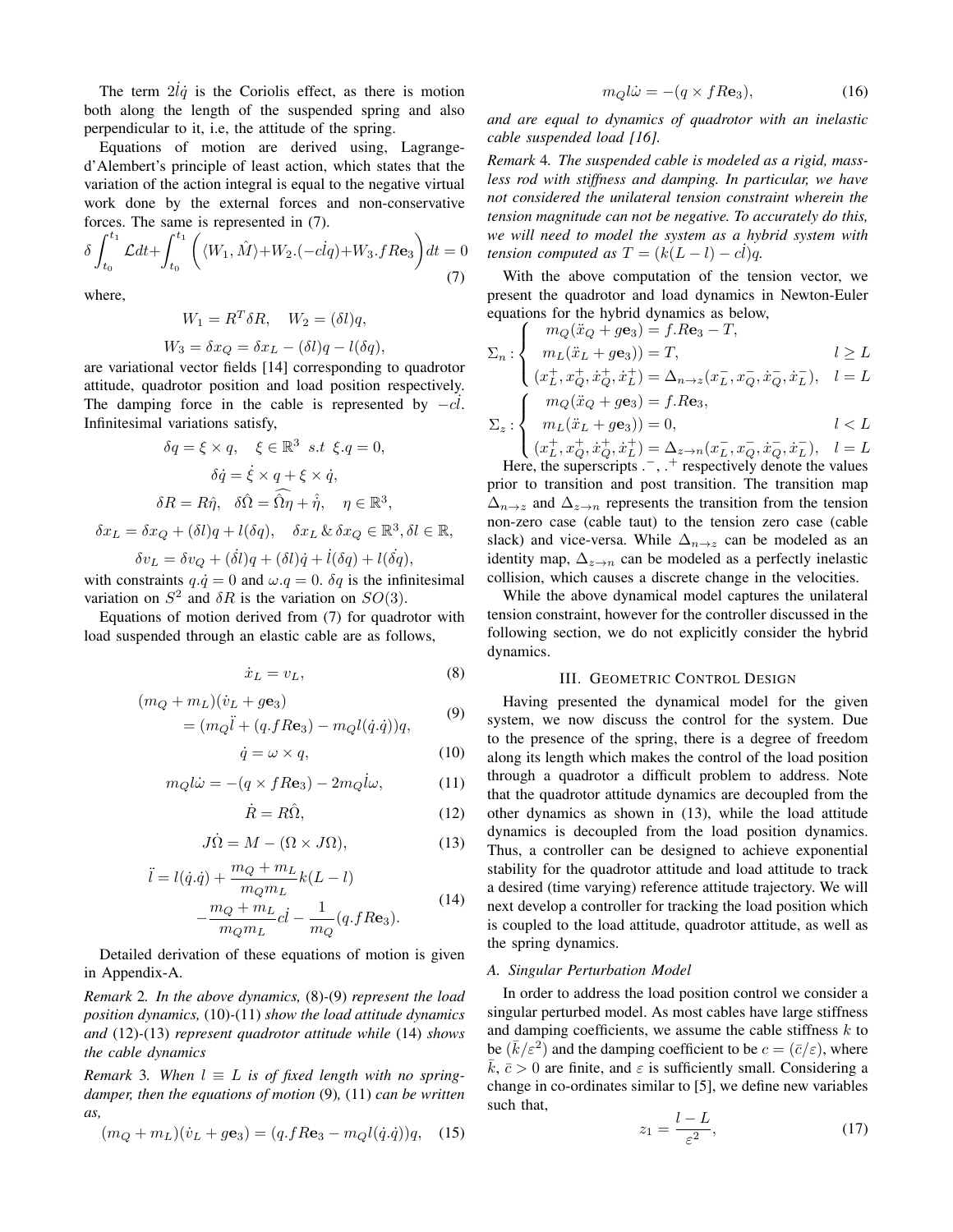$$
z_2 = \frac{i}{\varepsilon}.\tag{18}
$$

Substituting the values for  $k = \frac{\bar{k}}{\varepsilon^2}$ ,  $c = \frac{\bar{c}}{\varepsilon}$ ,  $l = L + \varepsilon^2 z_1$ and  $\dot{l} = \varepsilon z_2$  in the dynamics (8)-(14), we have,

$$
\dot{x}_L = v_L,\tag{19}
$$

$$
(m_Q + m_L)(\dot{v}_L + g\mathbf{e}_3)
$$
  
=  $(m_Q\ddot{l} + (q.fRe_3) - m_Q(L + \varepsilon^2 z_1)(\dot{q}.\dot{q}))q,$  (20)

$$
\dot{q} = \omega \times q,\tag{21}
$$

$$
m_Q(L + \varepsilon^2 z_1)\dot{\omega} = -(q \times fR\mathbf{e}_3) - 2m_Q \dot{l}\omega, \qquad (22)
$$

$$
\dot{R} = R\hat{\Omega},\tag{23}
$$

$$
J\dot{\Omega} = M - (\Omega \times J\Omega), \tag{24}
$$

$$
\varepsilon \dot{z}_1 = z_2,\tag{25}
$$

$$
\varepsilon \dot{z}_2 = (L + \varepsilon^2 z_1)(\dot{q}.\dot{q}) + \frac{m_Q + m_L}{m_Q m_L} \bar{k}(-z_1)
$$
  

$$
m_Q + m_L
$$
 (26)

$$
-\frac{m_Q + m_L}{m_Q m_L} \bar{c} z_2 - \frac{1}{m_Q} (q.fR\mathbf{e}_3).
$$

The above system of equations can be represented as,

$$
\dot{x} = f(t, x, z, \varepsilon),\tag{27}
$$

$$
\varepsilon \dot{z} = g(t, x, z, \varepsilon),\tag{28}
$$

where, x represents the states  $x_L$ ,  $v_L$ ,  $q$ ,  $\omega$ ,  $R$ ,  $\Omega$  and z corresponds to the states  $z_1$  and  $z_2$ . Such a system model is referred as a *Singular Perturbation Model*, [9, Chapter 11]. We note that, the *fast dynamics* given by (28), which represents the dynamics in (25)-(26) can be represented as,

$$
\varepsilon \frac{d}{dt} \begin{bmatrix} z_1 \\ z_2 \end{bmatrix} = \begin{bmatrix} z_2 \\ -m_r \bar{k} z_1 - m_r \bar{c} z_2 + (L + \varepsilon^2 z_1)(\dot{q} \cdot \dot{q}) + F_1 \end{bmatrix},
$$
\n(29)

where,

$$
m_r := \frac{m_Q + m_L}{m_Q m_L}, \quad F_1 := -\frac{1}{m_Q}(q.fR\mathbf{e}_3).
$$

In (28), time-derivative z, is given by  $q(t, x, z, \varepsilon)/\varepsilon$ , which is very high as  $\varepsilon$  tends to zero, implying that the dynamics of z evolve at a higher rate. Setting  $\varepsilon = 0$ , the system reduces to,

$$
\dot{x} = f(t, x, z, \varepsilon = 0),\tag{30}
$$

$$
0 = g(t, x, z, \varepsilon = 0),\tag{31}
$$

with the second equation being an algebraic equation given by,

$$
0 = g(t, x, z, 0) \equiv \begin{bmatrix} z_2 \\ -m_r \bar{k} z_1 - m_r \bar{c} z_2 + L(\dot{q} \cdot \dot{q}) + F_1 \end{bmatrix}, \quad (32)
$$

which can be solved for z as  $z = h(t, x)$ . Substituting this solution for z in (30), we get *the reduced model* or *the slow model* given by,

$$
\dot{x} = f(t, x, h(t, x), 0). \tag{33}
$$

*Remark* 5*. Having*  $\varepsilon = 0$  *in* (19) - (24)*, results in dynamics which is equivalent to the dynamics given in [17]. Thus, the reduced model of the quadrotor with a load suspended*

## *through an elastic cable, corresponds to the model of a quadrotor with a load suspended through an inelastic cable.*

The above fact in Remark 5 is later used to show the tracking stability for the system with the load suspended using an elastic cable by using the controller, from [17], which is designed for the system with an inelastic cable. The rest of this section proceeds to define various errors and the associated controllers to track the quadrotor attitude, the load attitude and the load position.

#### *B. Configuration Errors*

We now introduce configuration error functions on different manifolds  $SO(3)$ ,  $S^2$  and  $\mathbb{R}^3$ , see [3]. For the  $SO(3)$ manifold, the configuration error function is given as,  $\Psi_R =$  $\frac{1}{2} \text{Tr}(I - R_d^T R)^{\vee}$ , while error functions in the Tangent Space  $T_RSO(3)$  are defined as:

$$
e_R = \frac{1}{2} (R_d^T R - R^T R_d)^{\vee}, \tag{34}
$$

$$
e_{\Omega} = \Omega - R^T R_d \Omega_d, \qquad (35)
$$

where  $R_d$  and  $\Omega_d$  are desired rotation matrix and angular velocity for the quadrotor. The configuration error  $\Psi_R$  can have a maximum value of 2, when the actual rotation matrix is oriented 180 $\degree$  away from the desired rotation matrix  $R_d$ and has a value of 0 when  $R = R_d$ .

Similarly, the configuration error function for the  $S^2$ manifold is given as  $\Psi_q = 1 - q_d^T q$ , where  $q_d$  is the desired load-attitude. Error functions in the tangent Space  $T_qS^2$  are given as follows,

$$
e_q = \hat{q}^2 q_d, \tag{36}
$$

$$
e_{\dot{q}} = \dot{q} - (q_d \times \dot{q}_d) \times q. \tag{37}
$$

The configuration error  $\Psi_q$  will have the values of 0 and 2, when  $q$  is aligned parallel and anti-parallel to  $q_d$  respectively.

Error functions for position and velocity of the load are given as,

$$
e_x = x_L - x_{Ld}, \tag{38}
$$

$$
e_v = v_L - v_{Ld}, \tag{39}
$$

with  $x_{L_d}$  and  $v_{L_d}$  defined as the desired position and velocity for the load respectively.

*Notation:* In the above equations, the hat map  $\hat{C}$  :  $\mathbb{R}^3 \rightarrow$ so(3) is defined as  $\hat{x}y = x \times y$ ,  $\forall x, y \in \mathbb{R}^3$  & so(3) is the space of skew-symmetric matrices. The vee map, ∨ :  $so(3) \to \mathbb{R}^3$ , is such that  $\hat{x}^{\vee} = x$ ,  $\forall x \in \mathbb{R}^3$ .

Having presented the error functions on manifolds, control can be developed to regulate these errors to zero. The following section discusses the control to track the quadrotor attitude, load attitude, and load position about a desired trajectory.

## *C. Control Design for Quadrotor Attitude, Load Attitude, and Load Position Tracking*

Note that the quadrotor attitude dynamics in (12)-(13) is independent of the load attitude and the load position dynamics. Thus, we have the following proposition.

Proposition : 1. [16, Prop. 1] *Almost Global Exponential Stability of Quadrotor Attitude Controlled Flight Mode*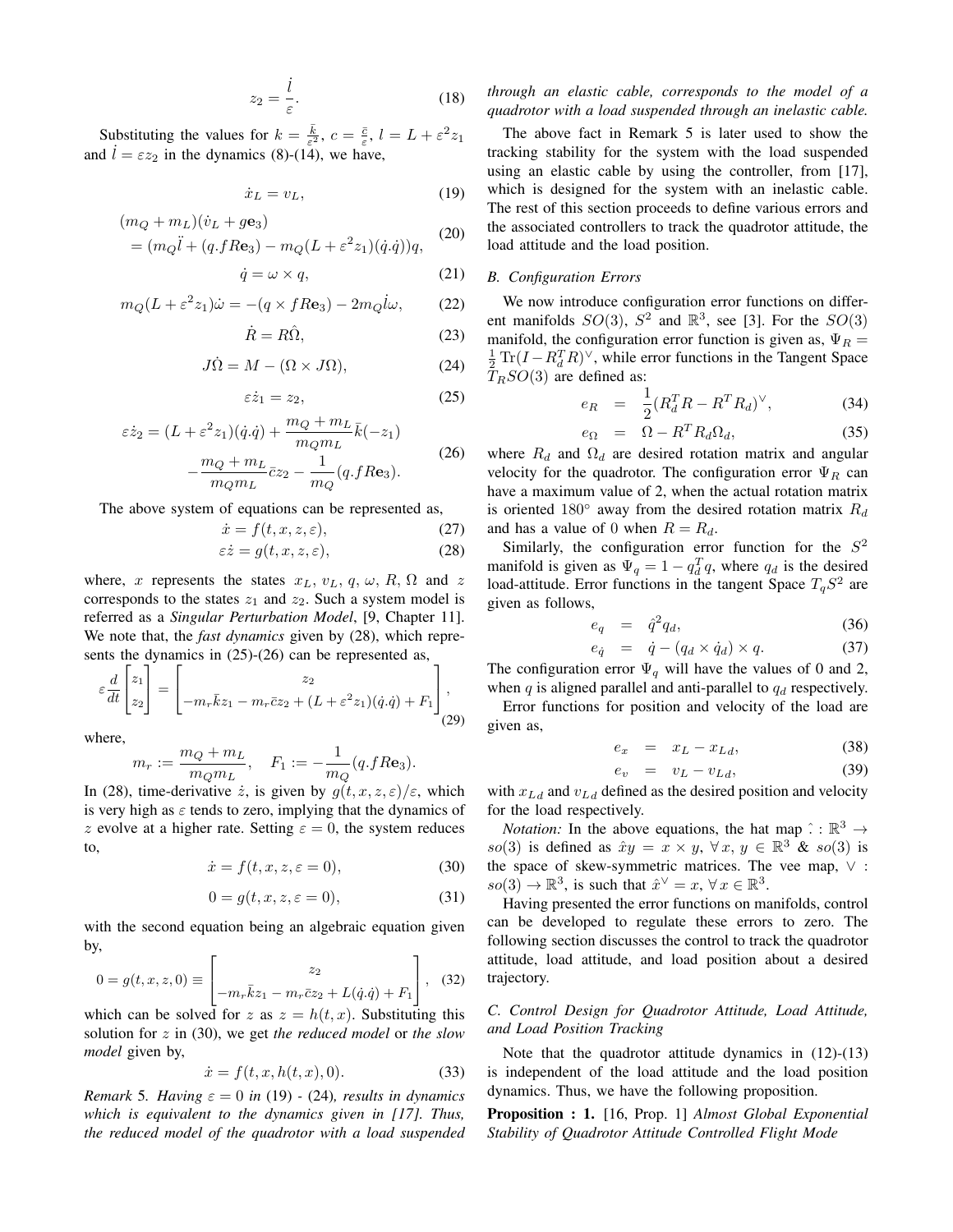Consider the quadrotor attitude dynamics given by (12)- (13), and consider the moment,

$$
M = -\frac{1}{\lambda^2} k_R e_R - \frac{1}{\epsilon} k_\Omega e_\Omega + \Omega \times J_Q \Omega
$$
  
-  $J_Q(\hat{\Omega} R^T R_d \Omega_d - R^T R_d \hat{\Omega}_d).$  (40)

This can achieve almost global exponential stability for the closed loop tracking error  $(e_R, e_\Omega) = (0, 0)$ , for positive constants  $k_R$ ,  $k_\Omega$  and  $0 < \lambda < 1$ . Given that the initial conditions satisfy,

$$
\Psi_R(R(0), R_d(0)) < 2 \qquad (41)
$$

where,

$$
||e_{\Omega}(0)||^{2} < \frac{2}{\lambda_{M}(J_{Q})} \frac{k_{R}}{\epsilon^{2}} (2 - \Psi_{R}(R(0), R_{d}(0)). \tag{42}
$$

where  $R_d$  refers to the desired reference trajectory which the controller is tracking. Proof for the above controller is given in [16, Prop. 1].

Next, we present a controller for tracking the load attitude. Note that the load attitude dynamics in (10)-(11) is independent of the load position, and the load attitude is affected only by the perpendicular component of the thrust force  $fRe<sub>3</sub>$ . Thus we have the following proposition.

Proposition : 2. [16, Prop. 2] *Almost Global Exponential Stability of Load Attitude Controlled Flight Mode*

Consider the load attitude dynamics is given by (10)-(11) along with the quadrotor attitude dynamics (12)-(13), and consider the commanded quadrotor attitude as,

$$
R_c := \begin{bmatrix} b_{1c}; & b_{3c} \times b_{1c}; & b_{3c} \end{bmatrix}, \quad \widehat{\Omega}_c = R_c^T \dot{R}_c, \tag{43}
$$
  
where,

$$
b_{3c} = \frac{F}{\|F\|}
$$
, where,  $b_{3c} \in S^2$ , (44)

and,

$$
F = F_n - F_{pd} - F_{ff},\tag{45}
$$

$$
F_n = -(q_d.q)q, \quad (46)
$$

$$
F_{pd} = -k_q e_q - k_{\dot{q}} e_{\dot{q}}, \quad (47)
$$

$$
F_{ff} = m_Q l \langle q, \omega_d \rangle \omega + m_Q l \dot{\omega}_d \times q + 2 m_Q l(\omega \times q), \quad (48)
$$
also,

$$
b_{1_c} = -\frac{1}{\|b_{3_c} \times b_{1_d}\|} (b_{3_c} \times (b_{3_c} \times b_{1_d})), \quad (49)
$$

where  $b_{1_d} \in S^2$  is chosen such that it is not parallel to  $b_{3_c}$ . The quadrotor thrust is computed as,

$$
f = F \cdot Re_3,\tag{50}
$$

and the Moment is computed using (40) with  $R_c$  and  $\Omega_c$  as desired values.

Initial conditions and the exponential stability of the closed loop tracking error equilibrium  $(e_q, e_{\dot{q}}, e_R, e_{\Omega}) = (0, 0, 0, 0)$ exponential stability follows from [16, Prop. 2].

*Remark* 6*. Note, that the above control is similar to the control developed in [16, Prop. 2], except for the term*  $2m_Q \dot{l}(\omega \times q)$  which corresponds to the Coriolis effect due to *velocity of the load along the direction of the load attitude. Feedforward force given by* (48) *takes*  $2m_Q \dot{l}(\omega \times q)$  *into account to develop the feedback control.*

Before presenting the controller required to track the load position, we first show that the system  $(8)$  -  $(11)$  is equivalent to the system presented in [16], which corresponds to having an inelastic cable when  $\varepsilon$  tends to zero. Thus, we show that the control technique presented in [16] can also be used to achieve position tracking for load suspended through an elastic cable.

## Proposition : 3. *(Main Result) Exponential Stability of Load Position Controlled Flight Mode*

Consider the quadrotor with load suspended through an elastic cable with dynamics given by (8)-(14), and consider the computed load attitude defined as

$$
q_c = -\frac{A}{\parallel A \parallel} \tag{51}
$$

$$
A = -k_x e_x - k_v e_v + (m_Q + m_L)(\ddot{x}_L^d + g\mathbf{e}_3) + m_Q l(\dot{q}.\dot{q})q
$$
\n(52)

is the desired force to track the load, comprising of feedback force and the feed-forward terms. We assume  $||A|| \neq 0$  and the commanded acceleration is uniformly bounded such that,

 $||(m_Q + m_L)(\ddot{x}_L^d + g\mathbf{e}_3) + m_Q l(\dot{q}, \dot{q})q|| < B.$ Furthermore, define  $F_n$  as,

$$
F_n = (A.q)q.\t\t(53)
$$

Then, the load position trajectory is within a small neighborhood of a trajectory that exponentially converges to the desired load trajectory.

Stability proof for the load position tracking is shown using the singular perturbation model [9, Theorem 11.2], and requires the conditions expressed in the Lemmas 1-2 to be satisfied.

Lemma 1. *The origin of the reduced model* (33) *for the singular perturbation model* (27)*-*(28) *is exponentially stable.*

*Proof.* [16] shows the almost global exponential stability of the reduced model.  $\Box$ 

Definition 1. The *Boundary layer system* for the singular perturbation model (27)-(28) is defined as,

$$
\frac{\partial y}{\partial \tau} = g(t, x, y + h(t, x), 0),\tag{54}
$$

where  $y = z - h(t, x)$  with  $h(t, x)$  being a well-defined root for the algebraic equation (31) obtained by setting  $\varepsilon$ to zero, and  $t \in [0, t_1]$  is a constant w.r.t.  $\tau$ . The variable  $\tau = (t - t_0)/\varepsilon$  is the stretched time such that, even for a finite time  $t, \tau \to \infty$  as  $\varepsilon \to 0$ .

Lemma 2. *The origin is an exponentially stable equilibrium point of the boundary layer system* (54) *for the singular perturbation model* (27)*-*(28)*.*

*Proof.* For the quadrotor with load suspended by springdamper, the solution for (29) obtained by setting  $\varepsilon = 0$  is,

$$
\begin{bmatrix} z_1 \\ z_2 \end{bmatrix} = h(t, x) = \begin{bmatrix} \frac{L(\dot{q} \cdot \dot{q}) + F_1}{m_r \bar{k}} \\ 0 \end{bmatrix}.
$$
 (55)

The boundary layer equation for the quadrotor-elastic cable system is given as,

$$
\frac{\partial y}{\partial \tau} = g(t, x, y + h(t, x), 0)
$$
  
= 
$$
\begin{bmatrix} y_2 \\ -m_r \bar{k}(y_1 + \frac{L(\dot{q} \cdot \dot{q}) + F_1}{m_r \bar{k}}) - m_r \bar{c} y_2 + L(\dot{q} \cdot \dot{q}) + F_1 \end{bmatrix},
$$
 (56)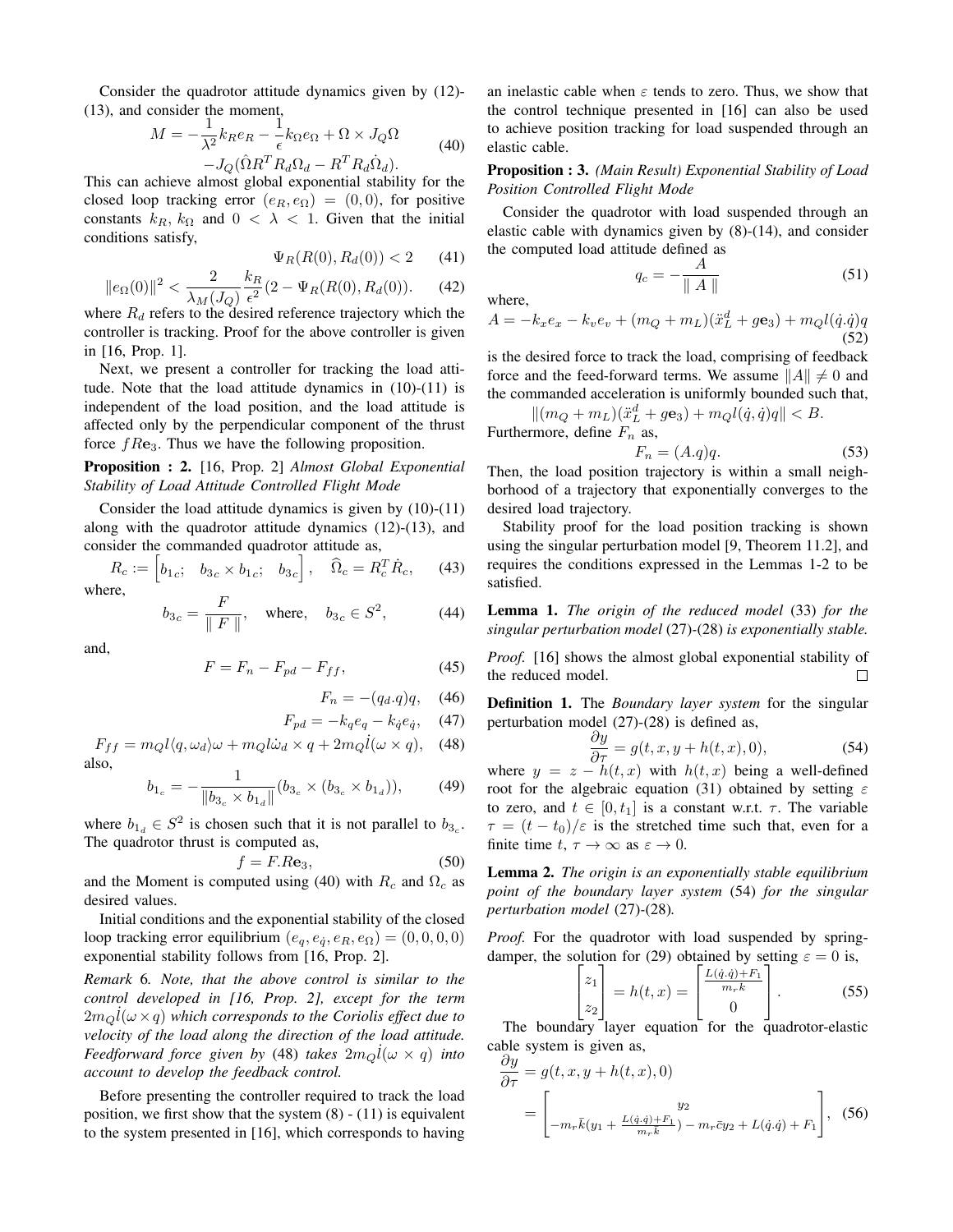where,  $y_1 = z_1 - \frac{L(\dot{q}, \dot{q}) + F_1}{m_r \dot{k}}$  and  $y_2 = z_2 - 0$ .

The eigenvalues of the linearized system, i.e., the Jacobian matrix  $\left[\partial g / \partial y\right]$  are given as,

$$
\lambda = \frac{-\bar{c}m_r \pm \sqrt{(\bar{c}m_r)^2 - 4\bar{k}m_r}}{2}
$$
 (57)

Note that  $Re(\lambda) < 0$ , since  $\{\bar{\bar{c}}, \bar{k}, m_r\} > 0$ . This proves that the origin of the boundary layer system is exponentially stable.  $\Box$ 

*Remark* 7*. Note that for the boundary layer system to be exponentially stable, we require*  $\bar{c} > 0$ *. i.e., the damping coefficient in the cable should be non-zero.*

Having satisfied the above conditions, there is a positive constant  $\varepsilon^*$  such that for all  $t_0 \geq 0$ , and  $0 < \varepsilon < \varepsilon^*$ , the singular perturbation system (27), (28) has a unique solution  $x(t, \varepsilon)$ ,  $z(t, \varepsilon)$  on  $[t_0, \infty)$ , and

$$
x(t,\varepsilon) - \bar{x}(t) = O(\varepsilon),\tag{58}
$$

$$
z(t,\varepsilon) - h(t,\bar{x}(t)) - \hat{y}((t-t_0)/\varepsilon) = O(\varepsilon), \qquad (59)
$$

hold uniformly for  $t \in [t_0, \infty)$ , where  $\bar{x}(t)$  and  $\hat{y}(t)$  are the solutions of the reduced model (33) and the boundary layer system (54). Also for  $t_b > t_0$ ,

 $z(t, \varepsilon) - h(t, \bar{x}(t)) = O(\varepsilon),$  (60) uniformly on  $[t_b, \infty)$  for  $\varepsilon < \varepsilon^{**} \leq \varepsilon^*$ , see [9, Theorem 11.2].

Thus, the trajectory of the load position for the complete system (27) - (28) *(quadrotor with load suspended through an elastic cable*) results in being within a small neighborhood of the trajectory of the load position for the reduced model (33) *(quadrotor with load suspended through an inelastic cable)*, thereby establishing the main result in Proposition 3.

## IV. SIMULATION RESULTS

In this section we present a numerical example to validate the controller presented in the previous section. The following equation presents an aggressive reference trajectory for the load and quadrotor yaw angle.

$$
x_n(t) = \begin{bmatrix} a_x(1 - \cos(2f_1 \pi t)) \\ a_y \sin(2f_2 \pi t) \\ a_z \cos(2f_3 \pi t) \\ \psi(t) \equiv 0 \end{bmatrix},
$$
(61)  
(62)

where,

$$
a_x = 2, a_y = 2.5, a_z = 1.5,
$$
  
 $f_1 = \frac{1}{4}, f_2 = \frac{1}{5}, f_3 = \frac{1}{7}.$ 

The controller from Section III to achieve the position tracking for the system given in  $(8)$  -  $(13)$  is used. The performance of the controller and the snapshots of the quadrotor at different instants are illustrated in the Figure 2. The respective errors in the quadrotor attitude, load attitude and the load position errors while tracking the desired reference trajectory for the complete system  $\varepsilon \neq 0$  and the reduced model  $\varepsilon = 0$  are given in the Figure 3. As can be seen from Figure 3 large initial errors of  $5m$  for the load position converges to zero. The corresponding inputs required to achieve the load position tracking is illustrated



Fig. 2: Load Trajectory Tracking, for load suspended from quadrotor with a cable modeled as spring-damper. Different snapshots of the quadrotor while tracking the reference trajectory is presented here. Red trajectory refers to the actual trajectory where as black represents the desired trajectory. Tracking errors are shown in the Figure 3.



Fig. 3: Tracking errors obtained through simulation while tracking the reference trajectory shown in Figure 2, using the control developed for reduced model.  $\varepsilon = 0$  corresponds to the reduced model and  $\varepsilon = 0.1 \neq 0$  is the actual system.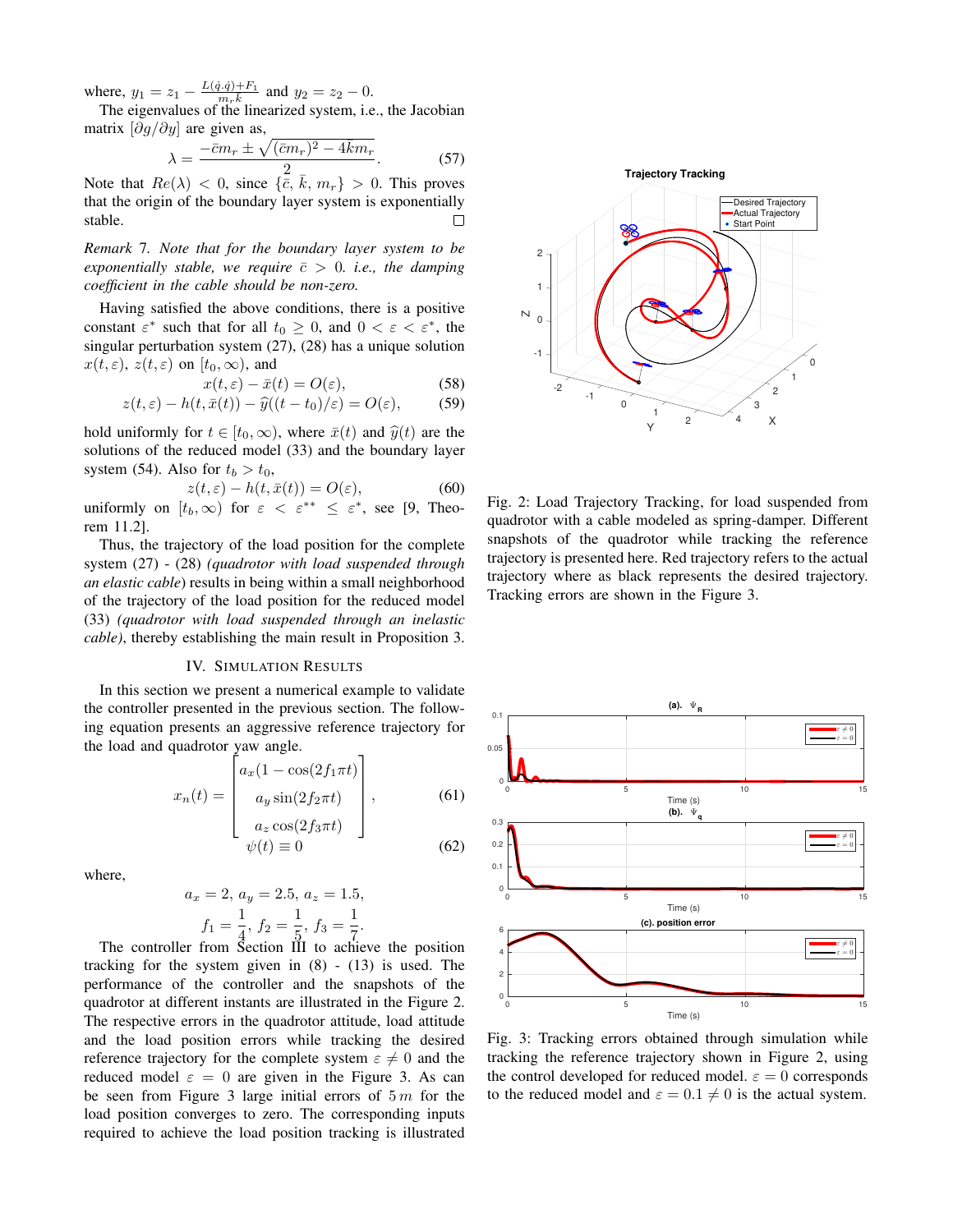

Fig. 4: Inputs for the load tracking for the trajectory given in Figure 2.





in Figure 4. We also present the case with initial condition of quadrotor and load being almost inverted and is illustrated in Figure 5. Thus, showing that the controller works even with large attitude errors. Convergence of the errors for different values of  $\varepsilon$  corresponding to different spring stiffness and damping is illustrated in the Figure 6.

## V. CONCLUSION

We have addressed the problem of using a quadrotor to transport a point-mass payload suspended through an elastic cable. The coordinate-free dynamics of the entire system is derived where the effects of the cable's elasticity can be seen clearly. We use singular-perturbations to show that the



Fig. 6: Errors for different values of  $\varepsilon = \{0.1, 1, 2.5\}$ , corresponding to smaller spring stiffness and damping coefficients. As noticed with increase of  $\varepsilon$ , the errors of the system increase, implying that the actual model cannot be approximated to reduced model for higher  $\varepsilon$  values.

same geometric controller developed for the quadrotor with a load suspended through an inelastic cable works for the case of elastic cable, providing a bounded result. The proposed controller was validated through several numerical results.

#### **APPENDIX**

## *A. Derivation of the Dynamics for the Quadrotor with Load Suspended by Elastic Cable*

In this section we present the detailed derivation of the compact equations of motion on manifolds for the quadrotor with the load suspended by an elastic cable, whose dynamics are given by (8) - (14). We derive these dynamics through the Lagrange-d'Alembert's principle of least action. We begin with  $(7)$  and expand the terms to obtain,

$$
\delta \int_{t_0}^{t_1} \left( \frac{1}{2} m_Q \langle v_Q, v_Q \rangle + \frac{1}{2} \langle \Omega, J\Omega \rangle + \frac{1}{2} m_L \langle v_L, v_L \rangle \right.-m_Q g \mathbf{e}_3.x_Q - m_L g \mathbf{e}_3.x_L - \frac{1}{2} k (L - l)^2 \right) dt + \int_{t_0}^{t_1} \left( \langle R^T \delta R, \hat{M} \rangle + (\delta x_L - (\delta l)q - l(\delta q)).f Re_3 \right.+ (\delta l) q. (-clq) dt = 0.
$$
 (63)

Taking variations on the action integral and substituting